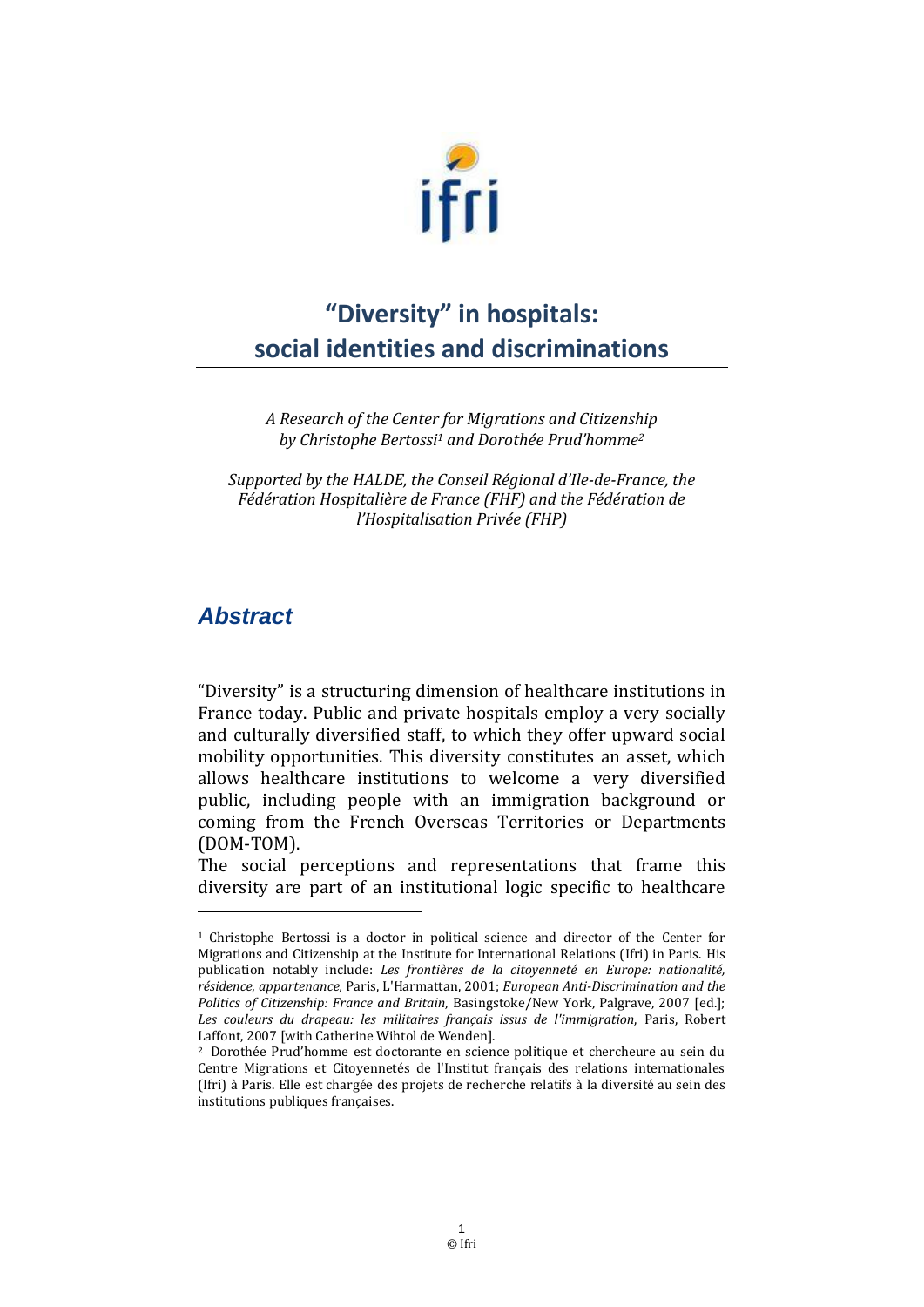

institutions, and differ from the dominant frames used in public debates on this topic. While public debates focus on the issue of *laïcité* in the hospital (refusal of care for religious purposes, the wearing of religious symbols by staff members), this issue is not perceived as a priority by professionals on the field. Racial discrimination, which takes various forms in hospitals (between staff members, between professionals and users), is not either seen as a priority in discussions or actions of healthcare institutions' managers (directors, HR), or rarely so.

This research on the construction of social identities and discrimination in hospitals is based on fieldwork conducted in 4 public and private hospitals in the Paris region, between March 2009 and December 2010. In total, 116 interviews have been conducted with healthcare professionals (medical, paramedical and administrative staff members), patients and members of nonprofit organisations working in hospitals.

#### **An institution providing integration and social mobility**

The professionals that we interviewed understand the hospital (public or private) as an institution of integration. It provides them with a job, the possibility to catch up qualifications, an upward social mobility, a positive status and social dignity and prestige. Becoming a healthcare professional is also a very socially positive involvement in the work of an institution "serving" French society. This dimension is particularly important for staff members with a post-colonial immigration background who are transformed, through their status as healthcare professional, from a "population to be integrated" to "agents of integration": through care, they also work for a more integrated society.

When defining their perception of professionalism, healthcare professionals express their attachment to institutional values that enshrine the universal character of care (principle of equal treatment, professional neutrality). They also give value to their cultural belonging or experience, which enhance their professional skills. They perceive this complementarity between "universalism" and "cultural features" as enabling them to be better workers, providing tailored and successful services to users with an immigration background or originating from overseas territories.

Interviewees share a "universalist" conception of healthcare professionals' social identity, while simultaneously recognising the need to cater for the cultural or religious identities of patients through adapted social practices.

Staff members - including staff members with an immigration background or originating from overseas territories - consider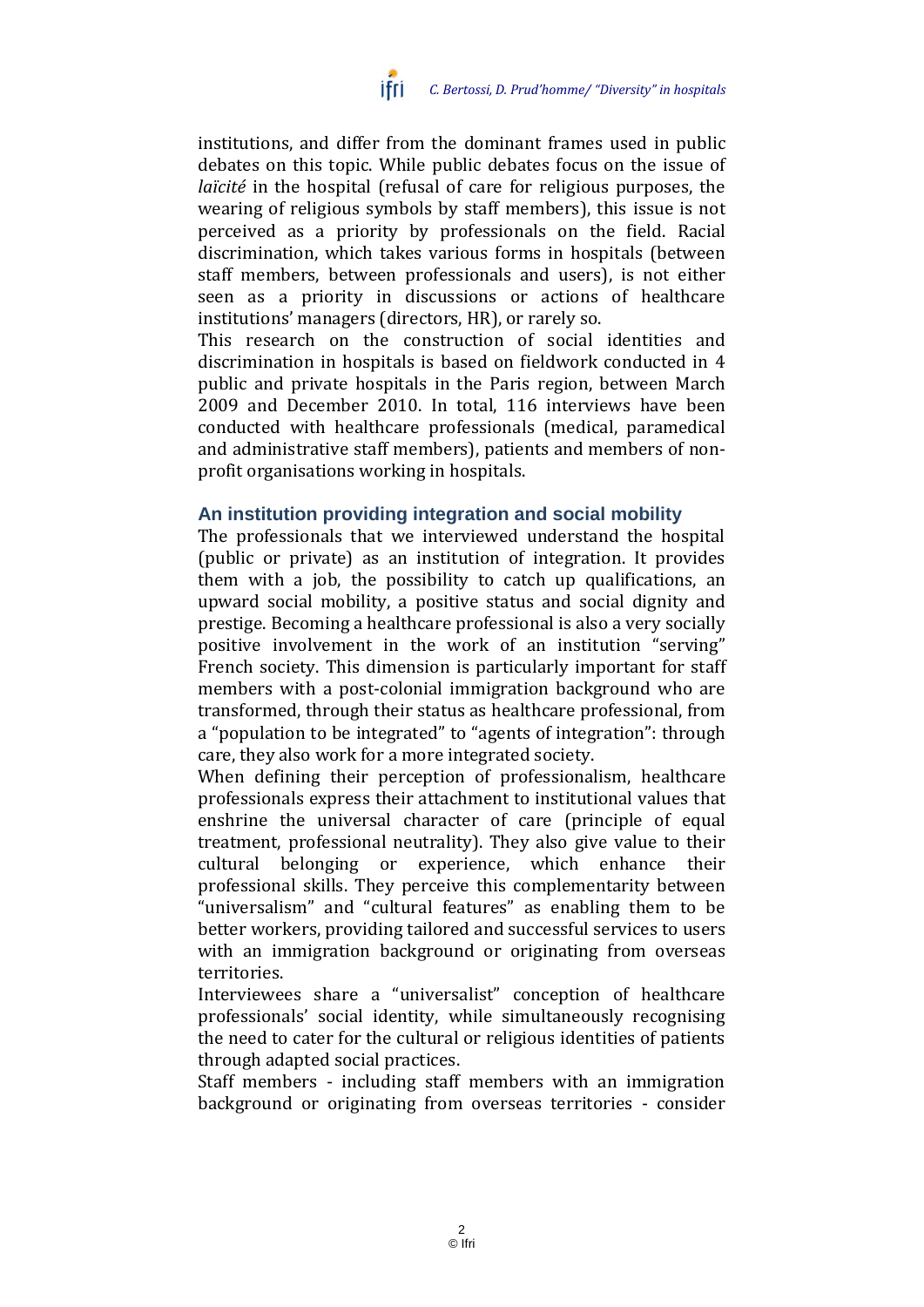

public and private hospitals as culturally neutral spaces, linked to the practise of a professional ethic that focuses primarily on the treatment of patients. Interviews thus reveal the absolute incompatibility between the objective of interviewees' professional practise (care), and racism, xenophobia, Islamophobia or anti-Semitism.

That said, hospitals are very hierarchical and differentiated institutions (medical vs. paramedical, prestigious vs. less prestigious units, etc.), in which minority groups are overrepresented in less qualified professions. This sometimes generates culturalised interpretations of the relations between different staff members based on the function that they occupy. A culturalised boundary also separates French staff members from foreign staff members. Despite equivalent degrees, the latter are unable to access positions accessible to the former, even when they endorse equivalent professional responsibilities (the socalled "faisant fonction").

#### **« Diversity » as a component of the institutional relation of care**

The perceived "diversity" of healthcare professionals and patients influences the development of the patient-provider relationship. The cultural proximity/intimacy felt by hospital agents and users often make it possible to reduce the institutional asymmetry and distance that exists between professionals and patients, and thus facilitate the negotiation of the care's modalities. Healthcare professionals consider the accommodation of professional practices to patients' religious or cultural practices as an important aspect of their work, aiming at giving care in the best possible conditions.

In the absence of clear and adequate institutional rules on this issue, and of professional training in managing diversity in healthcare institutions, medical and paramedical staff members are often forced to resort to "do-it-yourself" solutions: taking care of patients that do not speak French, respecting eating habits or restrictions, receiving patients' families, etc. Staff members with an immigration background play a central role in implementing these "do-it-yourself" solutions because they know how to use the necessary cultural skills in their relations with patients. These "do-it-yourself" solutions sometimes lead healthcare professional to circumvent formal rules, with the approval of unit managers. For example, caregivers can sometimes accept the introduction of food products from outside the institution.

In the eyes of the patients, these "do-it-yourself" solutions can sometimes diminish the gap separating the professional identity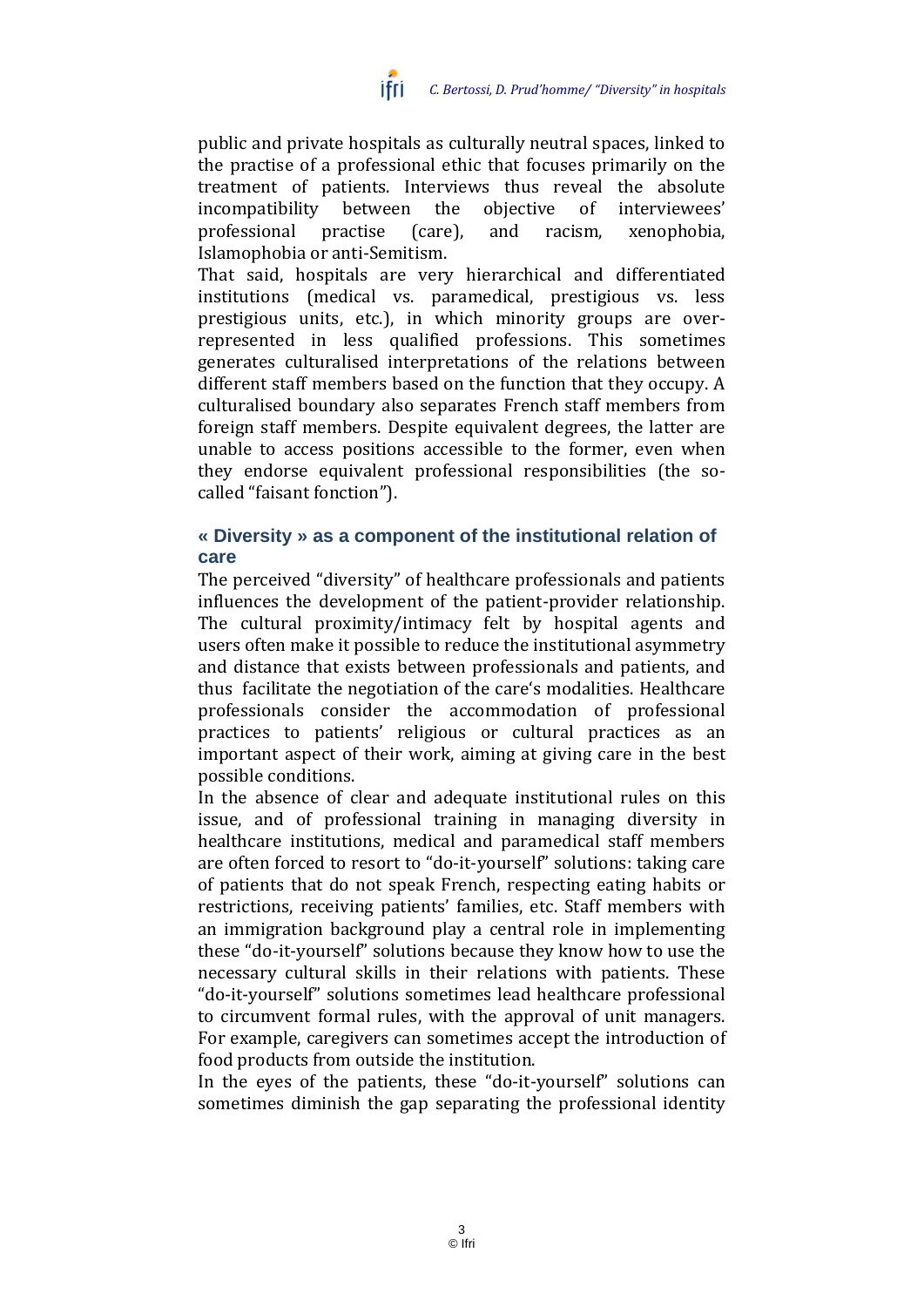

of the agent from his personal identity. Healthcare professionals can be perceived by some patients as being more familiar and "owing" them more attention because of their perceived "sameness". Users might then settle down more comfortably within the institution's premises, appropriating its space and operational rules, resulting in constant negotiation between patients and carers to keep an "appropriate distance" – one that establishes a balance between the patient/provider relationship and the personal relationship, between institutional distance and cultural proximity, that is necessary if caregivers want to perform their tasks in a satisfactory manner.

### **Differing stakes "inside" and "outside": the institution and the public debates**

Healthcare institution members are not insensitive to debates occurring in the public space (on integration, diversity, *laïcité* or Islam), but they will tend to draw a boundary between their own ideological convictions and the frames of their practice as healthcare professionals. Hospitals remain, in their view, a separate space, in which issues of cultural or religious diversity cannot be apprehended based on the abstract or normative definitions given by republican public philosophy, but rather through a practical appreciation of the treatment to be given while preserving the units' functioning.

Observations from the field and analysis of the interviews conducted also indicate that none of the "issues with Islam in the hospital" portrayed in public debates are reflected in the day-today work inside the hospital.

The institution is not the subject of "identitarian" claim-making, or of "communalistic" practices that would prevent it from functioning well. That said, the recent politicisation of such issues in public debates sometimes creates situations that are difficult to manage inside the hospital: laws that do not apply to hospitals (such as the law of the  $15<sup>th</sup>$  of March 2004) are invoked to ban staff members from wearing religious symbols; internal agreements between staff members to replace the veil or the kippah by mob caps are the subject of debates in the media; healthcare professionals are asked to justify their permission of religious practice within patients' rooms, which are considered by law as private spaces. The consequence of these "interventions" is to freeze the internal negotiations that are essential to the functioning of all medical units.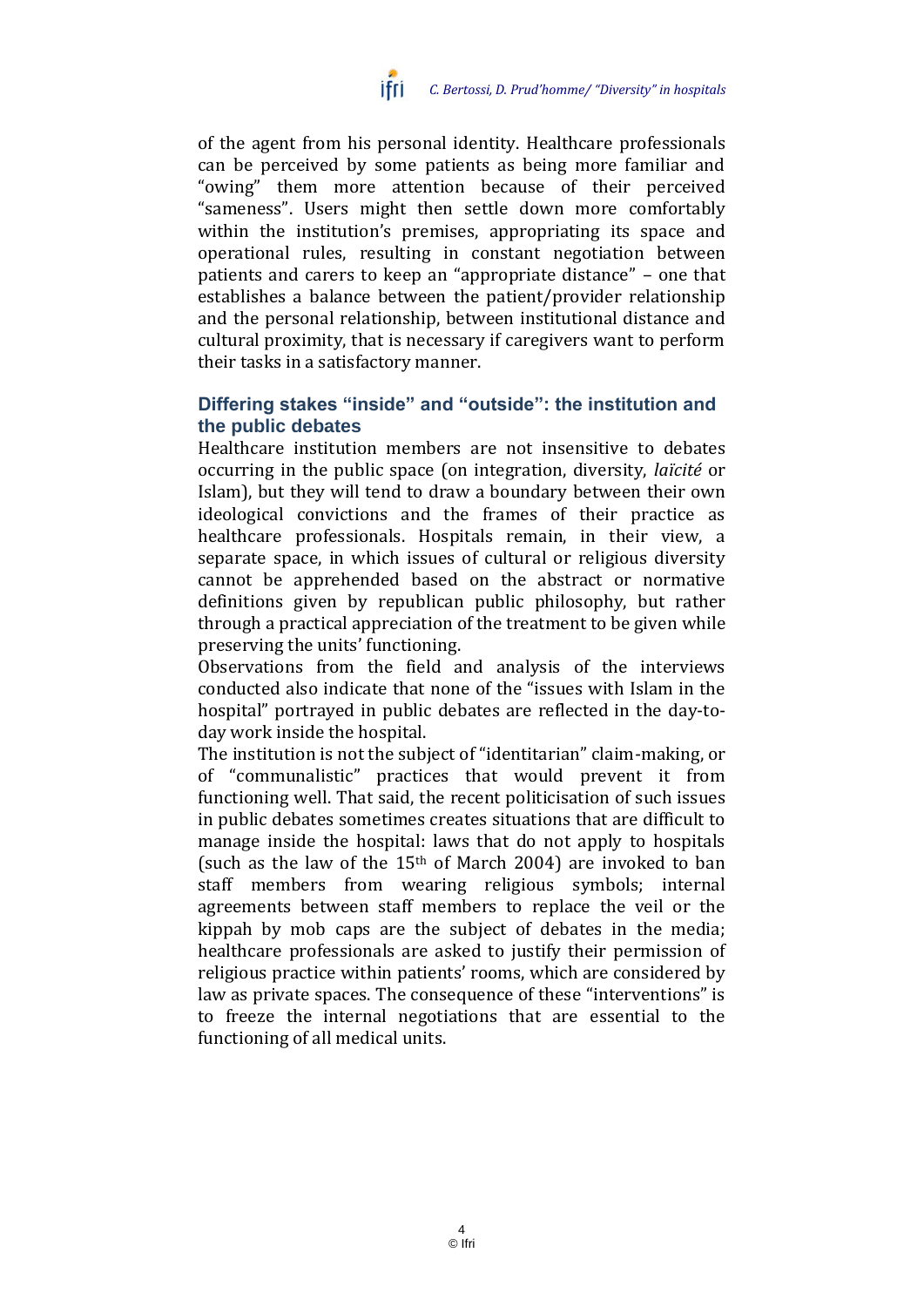

#### **Racial discrimination, an invisible man in the hospital**

We observed three forms of racial discrimination, actual or perceived, in hospitals: patients discriminating against healthcare professionals on the basis of their actual or perceived origin; healthcare professionals discriminating against patients; staff members and/or managers discriminating against other healthcare professionals. The first type of discrimination is the one most often quoted by interviewees. Healthcare professionals say that they suffer from this discrimination every day, through a questioning of their professional skills or refusal of care, for example. They call this discrimination "ordinary racism". Most of the time, medical and paramedical staff members trivialize these racist attitudes and comments, and giving as a justification for it the asymmetry of the patient-provider relationship: the patient is old, sick and fragile, and can therefore be forgiven. Healthcare professionals are used to ignoring this racism in order to perform effectively in their job, and take care of all patients.

Some patients can also feel discriminated by staff members. The professionals interviewed say that they are aware of this dynamic, and analyse it as being the result of the inferior position that patients have within the patient-provider relationship: as patients are ignorant of the operational rules of care units, they may interpret perceived differences in treatment as a form of racism they fall victim too, even if it is not the case. A patient may notice for example that patients that have arrived later than him are taken-in more rapidly, and explain it in racial terms, when in fact healthcare professionals organise their priorities among patients based on the seriousness of their situation. Professionals interviewed, however, consider that racism and racial discrimination from staff members against users can exist, and report situations they witnessed in which xenophobic discourses were held, or the equal treatment principle was not respected.

Working in an institution structured by universalistic principles does not prevent healthcare professionals from suffering from racist or discriminating displays on part of their colleagues or superiors. Medical and paramedical staff members belonging to minority groups are likely to be confronted to racism throughout their carrier: from training to working in a full-time position, within their own unit or in the context professional promotions. Staff members that benefit from "improved leave" (*congés bonifiés –* a special regime of paid holidays for civil servants originating from the French overseas department) based on them originating from the overseas territories constitute a special case, as managers openly recognise their discriminating attitude toward them.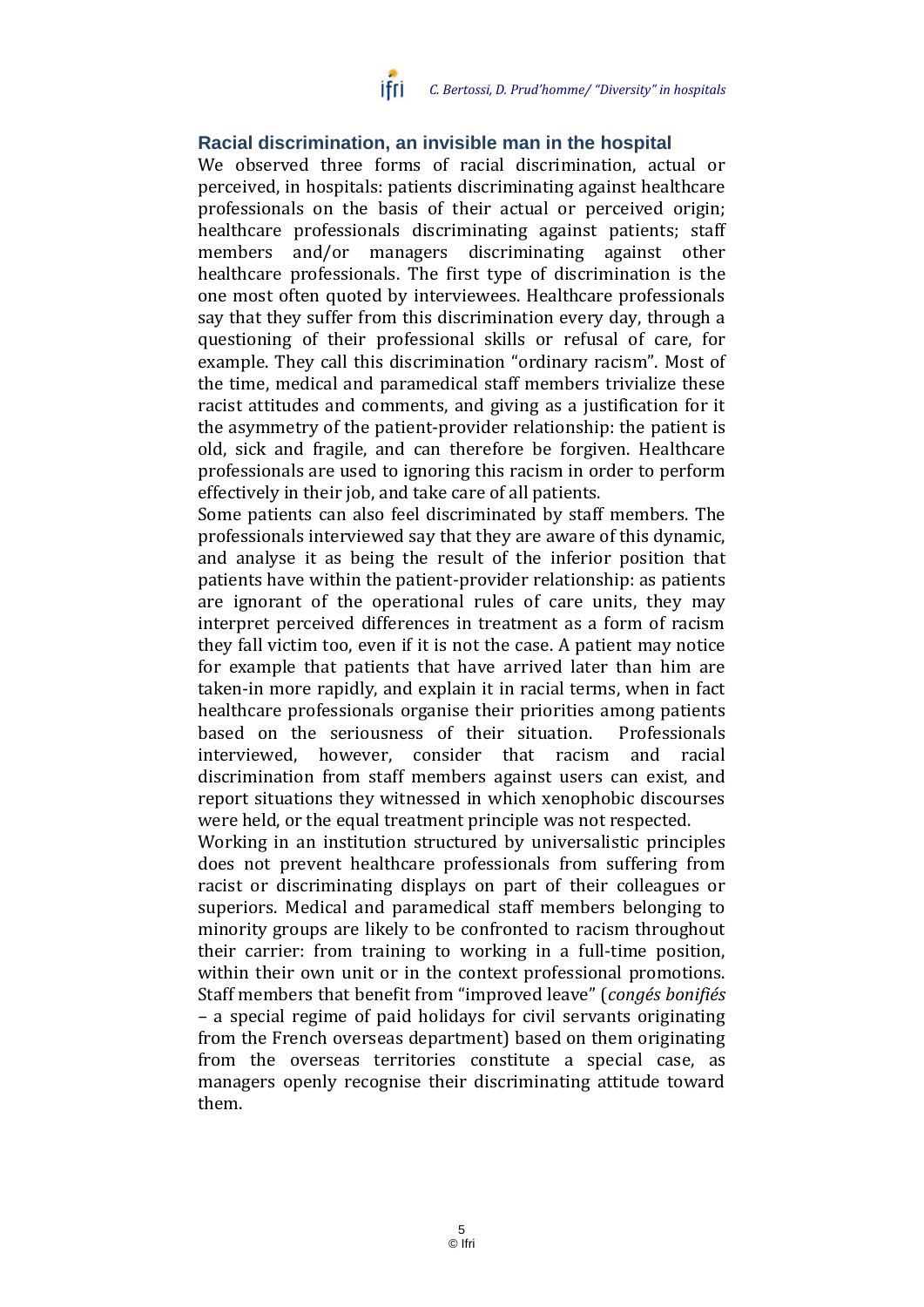

The analysis of the solutions implemented to address racial discrimination, as described by interviewees, shows a strong similarity across the three types of discrimination observed in the terms of the settlements found. In each case, staff members settle conflicts first and foremost within their working unit. Cases of racism or racial discrimination are only exceptionally put forward outside the unit, to members of the institution's management team, or even more exceptionally to external authorities such as the *Défenseur des droits*. The "local" settlement of cases of racial discrimination leads managers to remain unaware of the extent of the phenomenon within the institution. Furthermore, the victims will tend to silence their experience of a racist relation, for all three types of discrimination described. Patients will fear the impacts of such a revelation on their medical treatment, while healthcare professionals will have no institutional solution at their disposal to fight the racial distance imposed on them by patients or colleagues. The experience of racism is a generator of shame in the victims. Their silence and the absence of evidence to sustain their claims prevent the establishment of effective institutional solutions to racist conflicts within healthcare institutions.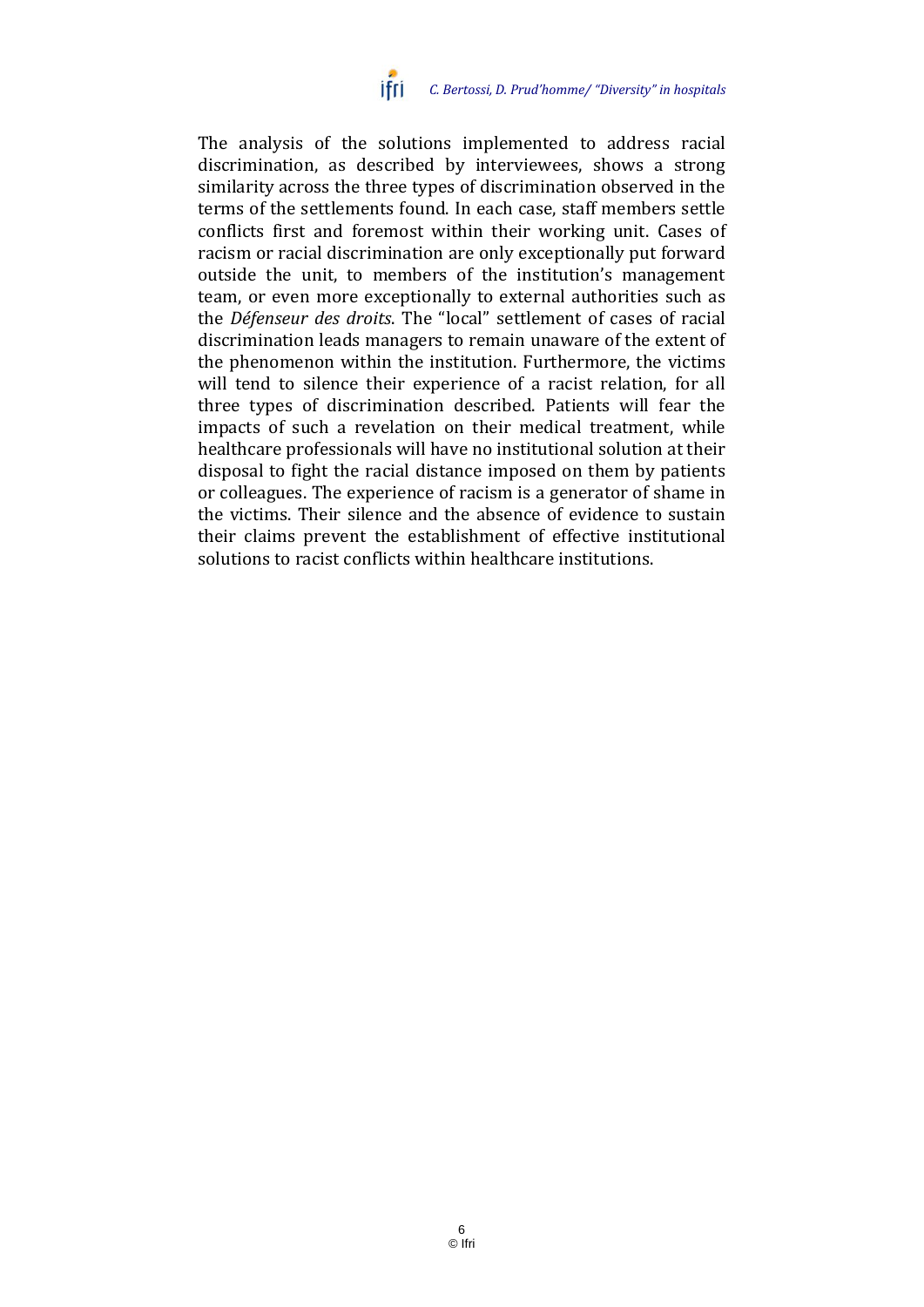# *Recommendations*

On the basis of our research and analysis, we propose a series of recommendations to strengthen the fight against discrimination and for equality in private and public hospitals.

### **Raising awareness, informing, clarifying**

ifri

One of the main results of this study is that it sheds a light on the lack of information external agents have on the day-to-day work in medical units: healthcare institutions' senior management are not aware of racist and discriminatory practices occurring within the units. This combines with the very weak sharing of information on this issue within the hospital to prevent the fight against racist and discriminatory practices from becoming an operational priority.

The results of the study also highlight the fact that dealing with "diversity" in the hospital generates numerous "do-it-yourself" solutions, which can present some advantages (a certain degree of flexibility in the care relationship can allow for the accommodation of professional practices to each patient). However, these "do-it-yourself" solutions can also be responsible for some difficulties that may hinder the administration of care. To avoid such difficulties, the fight against racial discrimination must be formalized, and become an explicit mission of healthcare institutions. To this end, we suggest the following recommendations:

- Systematize and reinforce the offer of vocational training on sociocultural and religious diversity
- Reinforce the teaching of social and human sciences during university studies that offer a better knowledge of cultural and religious differences and their implications for care
- Create a working group/training session on discriminations and the tools that can be used against it
- Display and communicate on the institution's commitment in favour of the fight against discrimination and for equality
- Clearly display, within the hospital grounds, information on different organisations concerned with the fight against discrimination and for equality in healthcare institutions
- Inscribe racial discrimination on the healthcare institutions' agendas for the fight against abuse
- Clarify the law on *laïcité* and religious freedom within healthcare institutions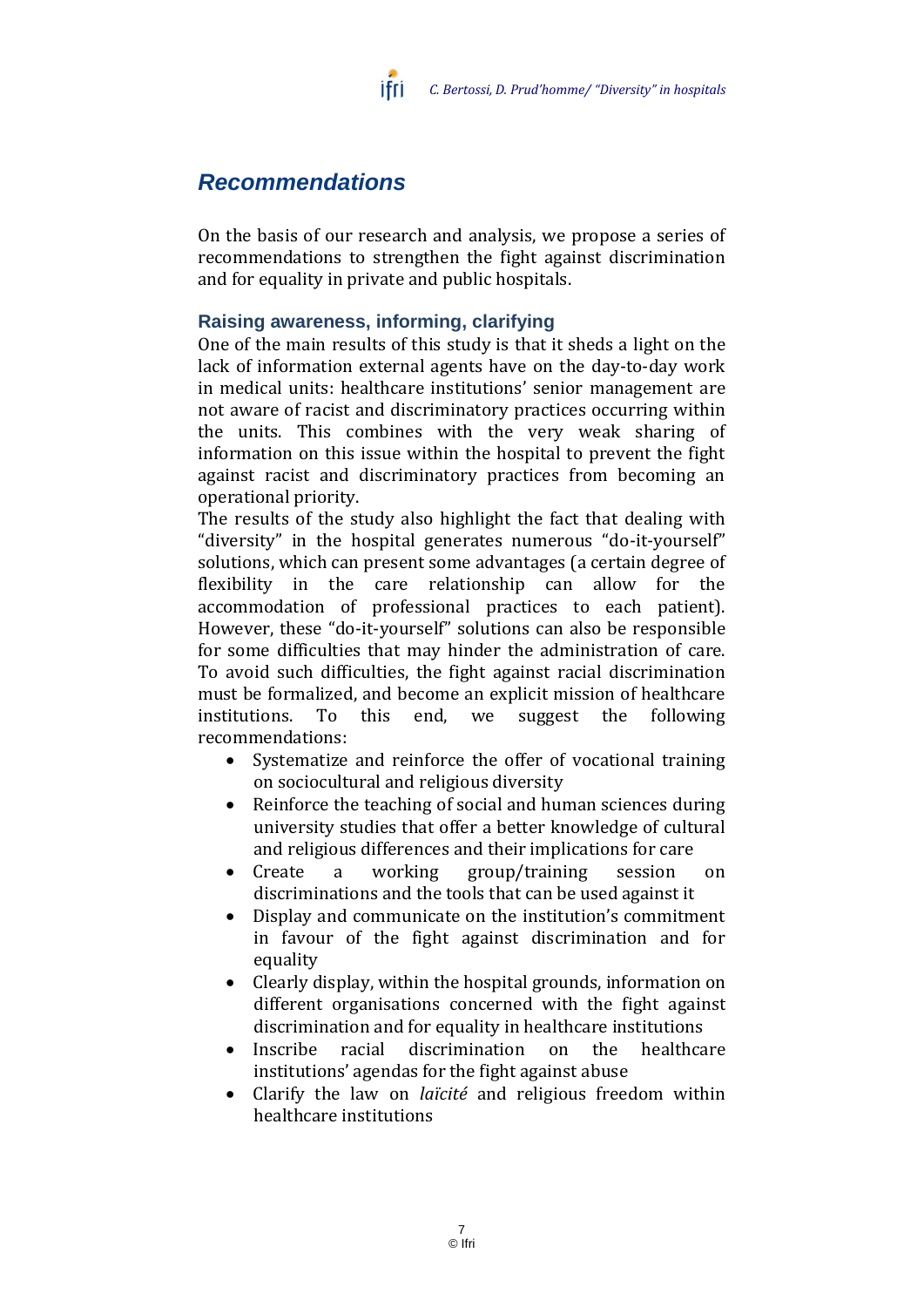

### **Improving the fight against discriminations, promoting equality, enhancing "diversity"**

The lack of information of senior managers in healthcare institutions on the extent of the discriminatory phenomenon in medical units prevents the setting up of efficient internal procedures.

Healthcare professionals and patients often express their doubts on possible solutions proposed to deal with a situation of discrimination that they suffer within the hospital. It therefore appears necessary to raise awareness on the issue of discrimination in the hospital, and convince professionals as well as patients of the need to make it an operational priority, but also to devise and implement operational tools within the hospitals. This must be done while showing that the fight against discrimination and for equality does not constitute a burden for hospitals, but that the institution and its members have a lot to gain from supporting it, such as the strengthening of the social legitimacy of hospitals, be they private or public, while still respecting the republican principle of equal treatment. To implement such a strategy, we suggest the following:

- Mobilizing existing mediator/ombudsman (users' representatives, clients' services, quality services, etc.)
- Involving Human Resources Departments in the fight against discriminations
- Using existing tools to report discriminatory situations
- Establishing an operational relationship between the *Défenseur des Droits* and the *HAS* (High Authority for Health)
- Collaborating with the *Agences Régionales de Santé* (Regional Agencies for Health)
- Reminding the law in the case of discrimination against French people originating from overseas territories and benefiting from *Congés bonifiés* (specific leave)
- Recognizing as a professional skill and added value the knowledge of different languages by the staff.
- Generalising the establishment and use of places of worship in all institutions
- Respecting patients' eating preferences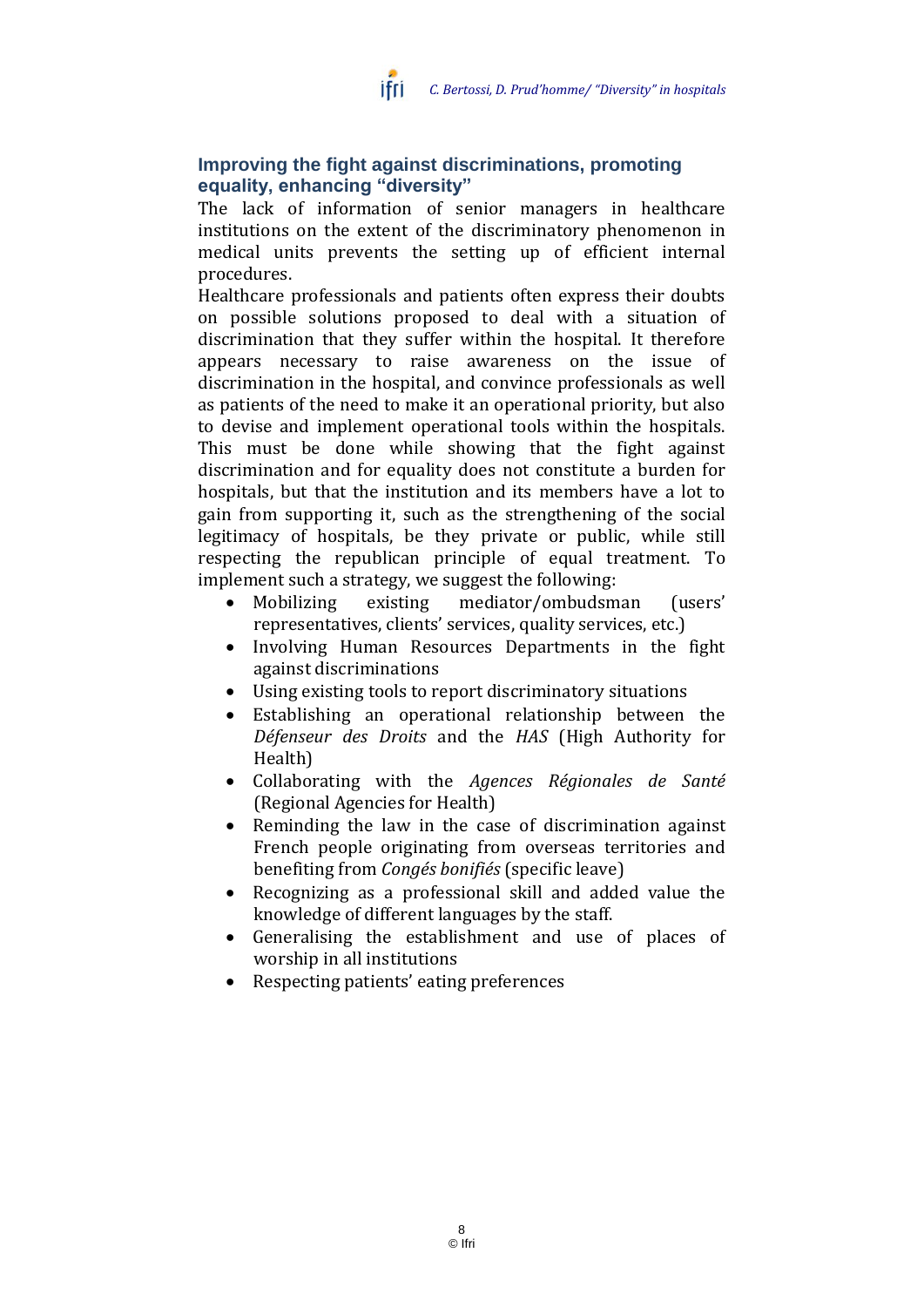# *Methodology*

### **Presentation of the fieldwork**

The fieldwork was conducted from March 2009 to December 2010 in 4 healthcare institutions located in the Parisian Region. Two techniques d'enquête were used: observation in several medical units in the chosen institutions (from a week to a month depending on feasibility), and the conduction of 116 semidirective qualitative interviews (20 exploratory interviews and 96 fieldwork interviews). All interviews were based on the principles of voluntary participation, anonymity and confidentiality. They have all been integrally transcribed.

#### **Research sample**

The investigation's sample was composed of 20 patients and 76 healthcare professionals (13 medical staff members, 50 paramedical staff members, 7 administrative staff members, 6 chaplains or NGO members). Interviewees are divided into 4 categories: French people born in overseas territories (12 interviewees); French people born in France, from foreign parents born in a foreign country (23 "second generation" interviewees); foreign people born in a foreign country and having obtained or not French nationality (37 "immigrant" interviewees); French people born from French parents, themselves born in metropolitan France (24 interviewees).

Women are strongly represented within this sample (69 on 96 interviewees). This clear majority reflects the strong feminization of healthcare positions (particularly paramedical positions). Among the 37 male interviewees (7 patients and 30 professionals), the majority had a position of responsibility.

#### **Fieldwork**

We conducted the research's fieldwork in 4 general healthcare institutions located in the Parisian region: 3 public hospitals (two of which are AP-HP institutions) and a private clinic. Three institutions are located in departments where social and economic difficulties combine with a strong ethnic, cultural and religious diversity. These departments are often taken as examples in the media to illustrate the so-called "problem with the 'banlieues'". The fourth institution is radically different from the two others, as it is modern and prestigious Parisian hospital,